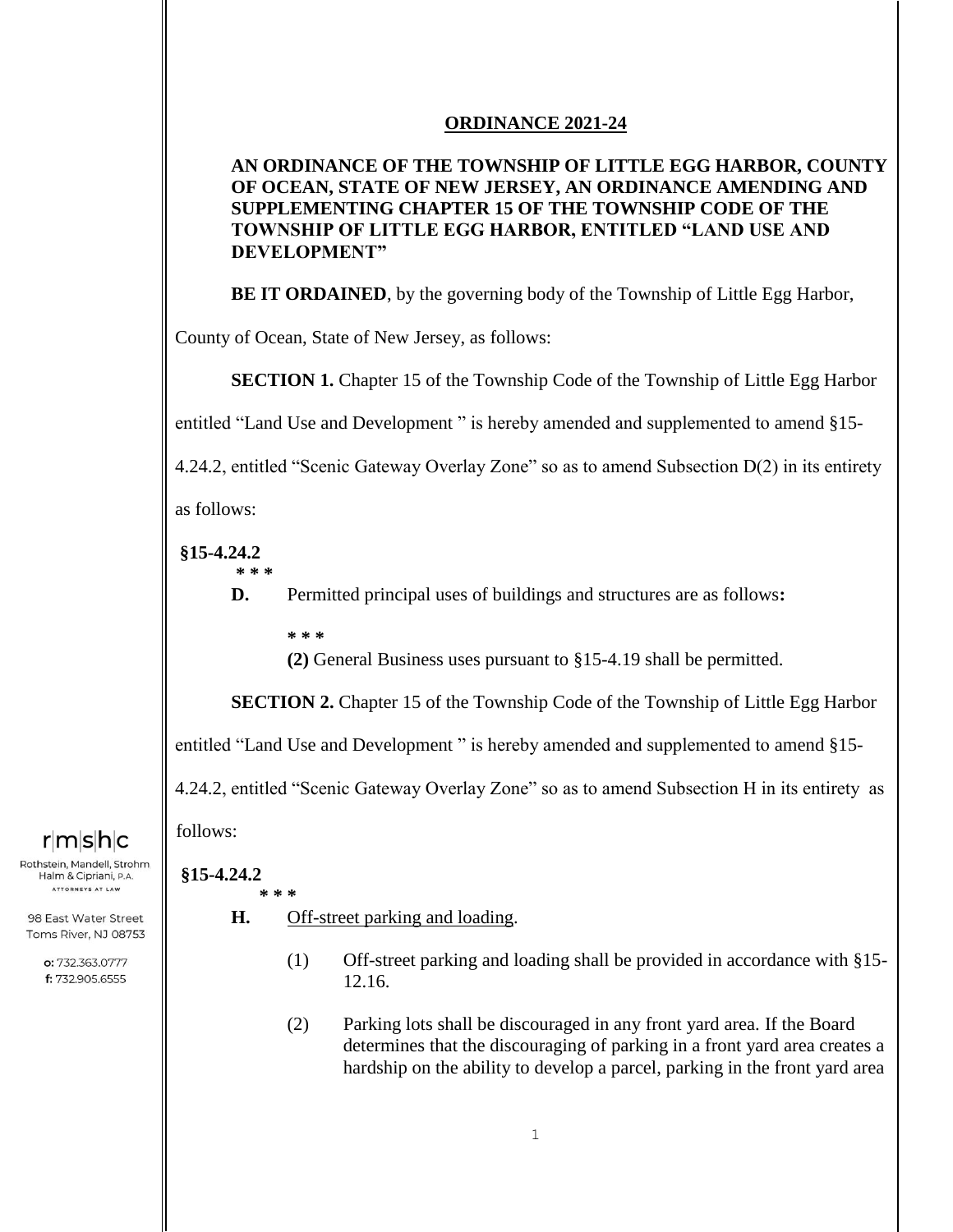shall be in accordance with §15-12.16, provided enhanced landscape plantings are provided.

- (3) Where possible, surface parking lots shall be located to the rear of buildings and/or in the interior of a site, where the visual impact to adjacent properties and to the public right-of- way can be minimized. Access shall, to the extent possible, be obtained from side streets, and curb cuts minimized.
- (4) Where possible, parking areas for individual nonresidential uses shall be designed to be interconnected with adjacent properties and shall utilize common entrance(s) and exit(s), where feasible, to minimize access points to the street. Such interconnection shall be established through an appropriate cross-access easement, either unilaterally established by one party or by mutual agreement. The cross-access easement shall be approved by the appropriate Board of jurisdiction.

**SECTION 3.** After introduction of this ordinance, the Township Clerk shall send a copy of this ordinance to the Township Planning Board for its review and comment. The Township shall send a copy of the ordinance to the Ocean County Planning Board pursuant to N.J.S.A. 40:55D-16.

**SECTION 4.** This ordinance shall take effect after second reading and publication as required by law and the filing of the adopted ordinance with the Ocean County Planning Board.

**SECTION 5.** All ordinances or parts of ordinances inconsistent herewith are hereby repealed.

**SECTION 6.** If any section, subsection, sentence, clause, phrase or portion of this ordinance is for any reason held to be invalid or unconstitutional by a court of competent jurisdiction, such portion shall be deemed a separate, distinct and independent provision, and such holding shall not affect the validity of the remaining portions hereof.

 $r$ m $s$ h $c$ 

Rothstein, Mandell, Strohm, Halm & Cipriani, P.A. ATTORNEYS AT LAW

98 East Water Street Toms River, NJ 08753

> o: 732.363.0777 f: 732.905.6555